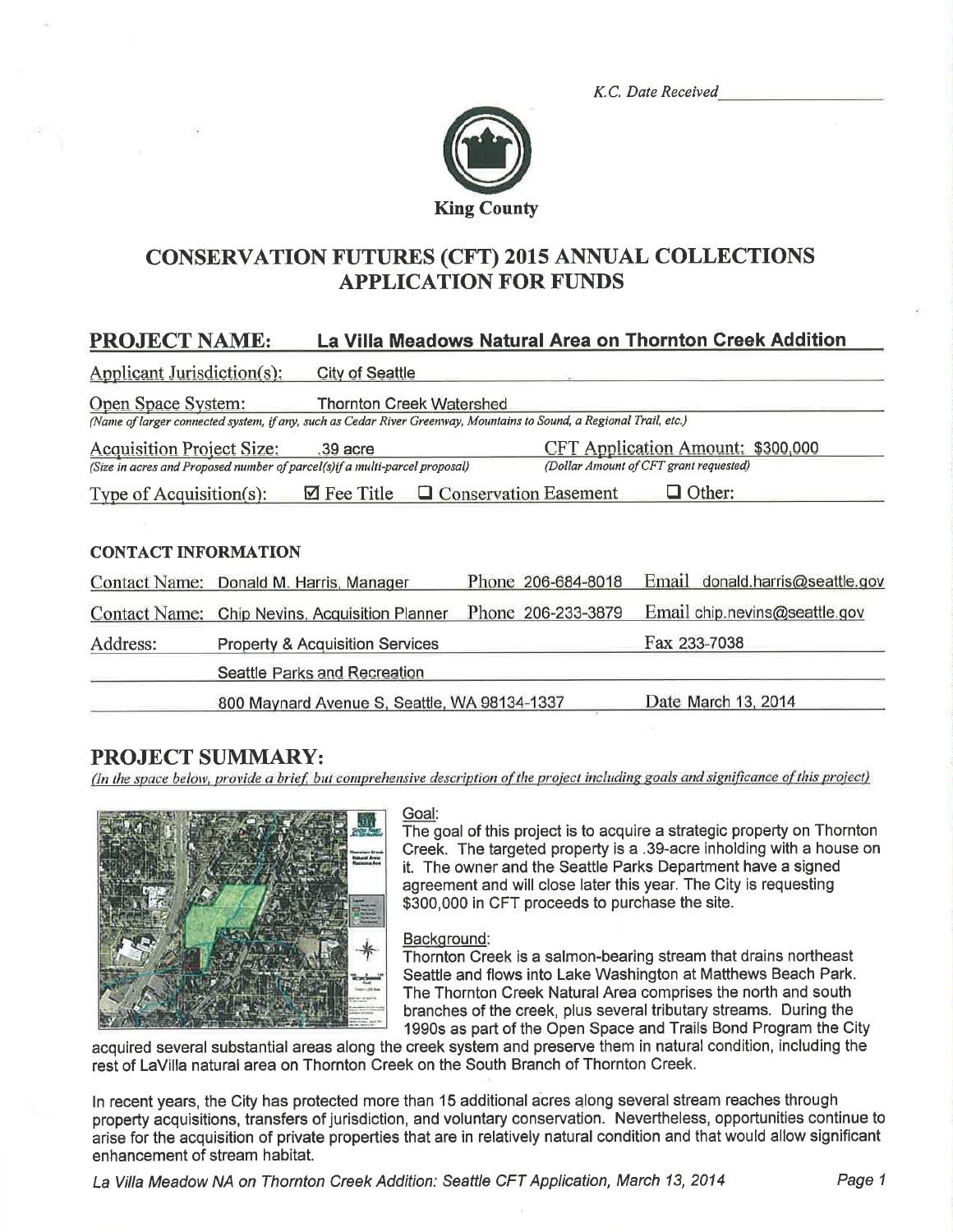## 1. OPEN SPACE RESOURCES

Please review the attached evaluation criteria. For the **proposed acquisition parcel(s)**, please (1) mark only those criteria that apply, and  $(2)$  thoroughly, yet succinctly describe in the space below how the proposed acquisition satisfies each marked criteria.

- $\boxtimes$  A. Wildlife habitat or rare plant reserve
- $\boxtimes$  B. Salmon habitat and aquatic resources
- Ø C. Scenic resources
- $\boxtimes$  D. Community separator
- $\boxtimes$  E. Historic/cultural resources
- $\boxtimes$  F. Urban passive-use natural area/greenbelt
- $\boxtimes$  G. Park/open space or natural corridor add.
- $\boxtimes$  H. Passive recreation opportunity/unmet needs
- A. Purchasing this property will consolidate City ownership of a stretch of the South Branch of Thornton Creek. ln the context of northeast Seattle, this area is a significant riparian woodland and provides important habitat for wildlife.
- B. Cutthroat trout are resident in this reach of the South Branch. Since Seattle Public Utilities replaced the culvert under Lake City Way NE during the summer of 2002, spawning Coho salmon also are now able to enter the reach. The lower reaches of the creek also support sockeye and steelhead, which now will be able to re-populate the upper creek.
- C. The property is located to the east of Lake City Way. The natural area is a neighborhood scenic resource.
- D. The property, coupled with the other Parks properties along this stretch of Thornton Creek provides a needed butfer between the single family neighborhood and busy Lake City Way.
- E. The property is adjacent to what used to be the La Villa Dairy, which was started in 1922, one of the first businesses in Northeast Seattle. The original dairy building still stands on Fischer Lane, to the north of the property. Ole Blindheim's son, Alvin Blindheim, sheds further light on the dairy in a 1994 interview:



"The La Villa Dairy was started close to the lake, on the Hammer Ranch (near present day 105th Street and Sand Point Wøy). Myfather had about 30 head of cattle there. My father swam in Lake Washington at what was then called La Villa Station, near 98th Street and the Gilman Trail. The dairy business ran into problems by the lake: TB got into the herd, and cows were struck by trains. My Dad and his partner decided to move their dairy to an upland site, but they kept the La Villa name."

- F. The targeted property is the last remaining inholding within the La Villa Natural Area on Thornton Creek, an undeveloped natural held for its natural resource values. This addition willfacilitate stream enhancement and increased floodplain retention of high flow resulting from storm water runoff coming from surrounding areas.
- G. Current City holdings in La Villa Meadows Natural Area total 3.9 acres. The proposed acquisition will add to this total and also will accommodate additional passive-use recreation. Because of the connectivity and access to existing park property that is made possible by this acquisition, the site provides a far greater resource value than would be provided by purchase of an isolated property of this size.
- H. The site will facilitate use of the existing park for nature education, bird-watching, and other passive recreation activities. lt will also facilitate voluntary stewardship and conservation activities, which have recreation value as well as value for resource protection.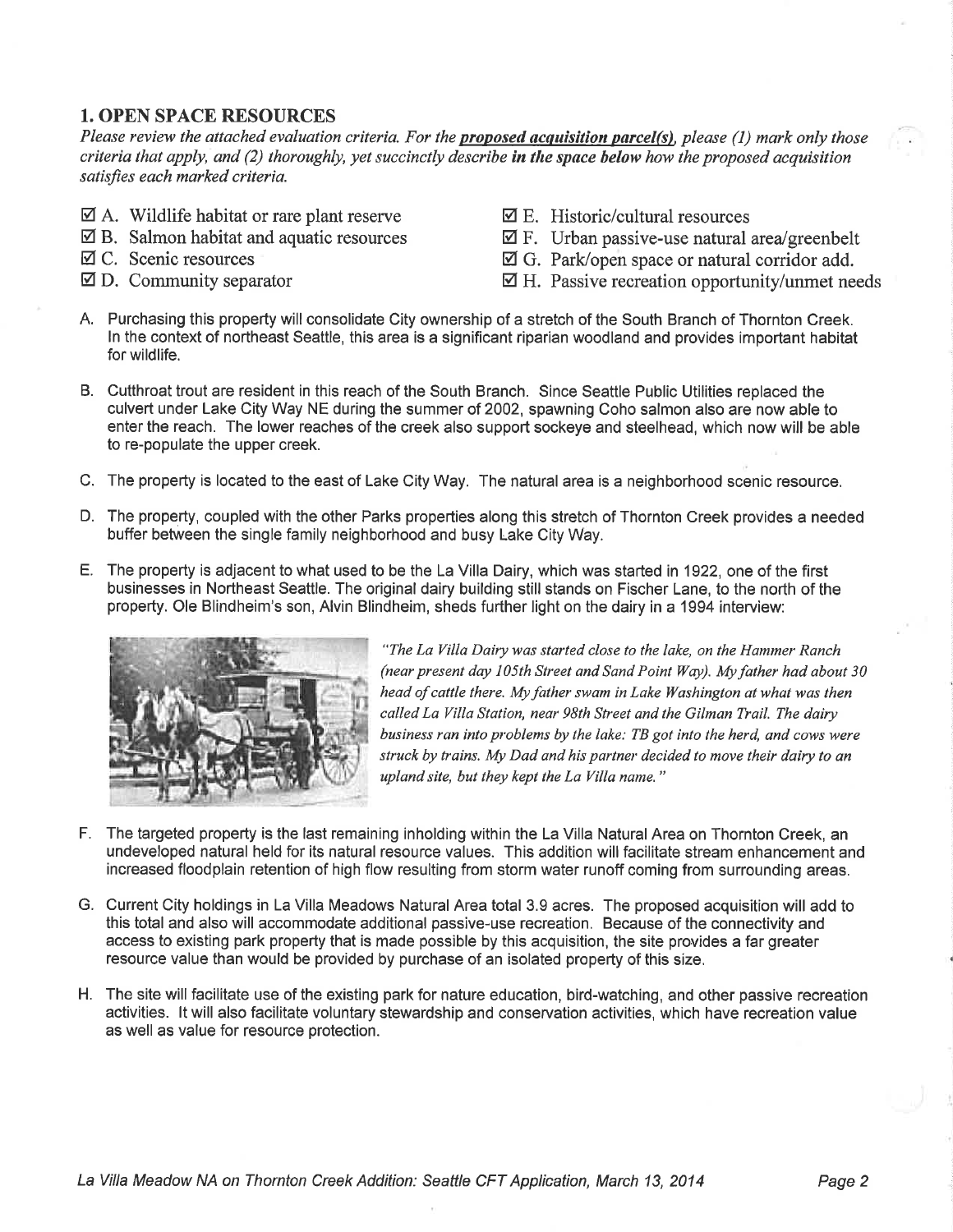## 2. ADDITIONAL FACTORS

For the **proposed acquisition parcel(s)**, please (1) mark all criteria that apply, and (2) thoroughly, yet succinctly describe in the space below how the proposed acquisition satisfies each marked criteria.

- $\boxtimes$  A. Educational/interpretive opportunity
- $\boxtimes$  B. Threat of loss of open space resources
- $\boxtimes$  C. Ownership complexity/willing seller(s)/ownership interest proposed
- $\boxtimes$  D. Partnerships Describe any public or private partnerships that will enhance this project:
- $\boxtimes$  E. Is the property identified in an adopted park, open space, comprehensive, or community plan?
- $\Box$  F. Transferable Development Credits (TDC) participation
- A. Properties that are preserved along Thornton Creek provide outdoor laboratories for the Homewaters Project (hftp://www.homewatersproject.org/), which is a collaboration of students, teachers, residents, and other decision-makers who work together to understand and actively care for the Thornton Creek watershed. This, in turn, helps students to develop the habits, attitudes, skills and knowledge of stewards, citizens and leaders. Developed, led and supported by community, for community, this educational program is administratively based at North Seattle Community College,

One of the many factors that make the Thornton Creek watershed a unique and remarkable place is the fact that crammed within this small, twelve-square-mile area are 35 schools that are active in watershed cooperation and that serve a wide range of students: large schools, tiny schools - schools for those just starting, schools for the most advanced graduate students - urban schools, suburban schools – wellsupported schools, poorly-supported and overcrowded schools. The property is located within one mile of fgur public schools, one private school and a Seattle Public Library. lt is anticipated that the public and private elementary schools will use the site for field trips and service opportunities.

- B. The City has been trying to acquire this property for 2 decades and the owner was finally willing to sell. lf the City does not acquire the property now, it may be another decade before the opportunity comes up again, and funding would be uncertain at that time.
- C. The City has executed a Purchase and Sale Agreements with the owner and is scheduled to close in mid-2014.
- D. The acquisition of this property implements and extends the goals of the 2000 Thornton Creek masterplan developed by Seattle Public Utilities. Seattle Parks and Seattle Public Utilities have partnered on several projects in the Thornton Creek watershed as part of their cooperative etfort to protect and enhance water quality and associated natural resource values in the watershed. While Parks' green space acquisitions have been concentrated in a series of nodes along the creek system, SPU is able to complement these efforts by its jurisdiction and stormwater easement rights over the watercourses themselves. Other partnerships include Homewaters Project described above, and the Thornton Creek Alliance, which ranks this property acquisition as their top priority in the watershed.
- E. The targeted property has long been targeted for preservation by the Thornton Creek Alliance, as well as by the North Neighborhood Plan and by the Seattle Parks and Recreation Plan 2000, which states: "Acquire natural areas in stream corridors as they become available."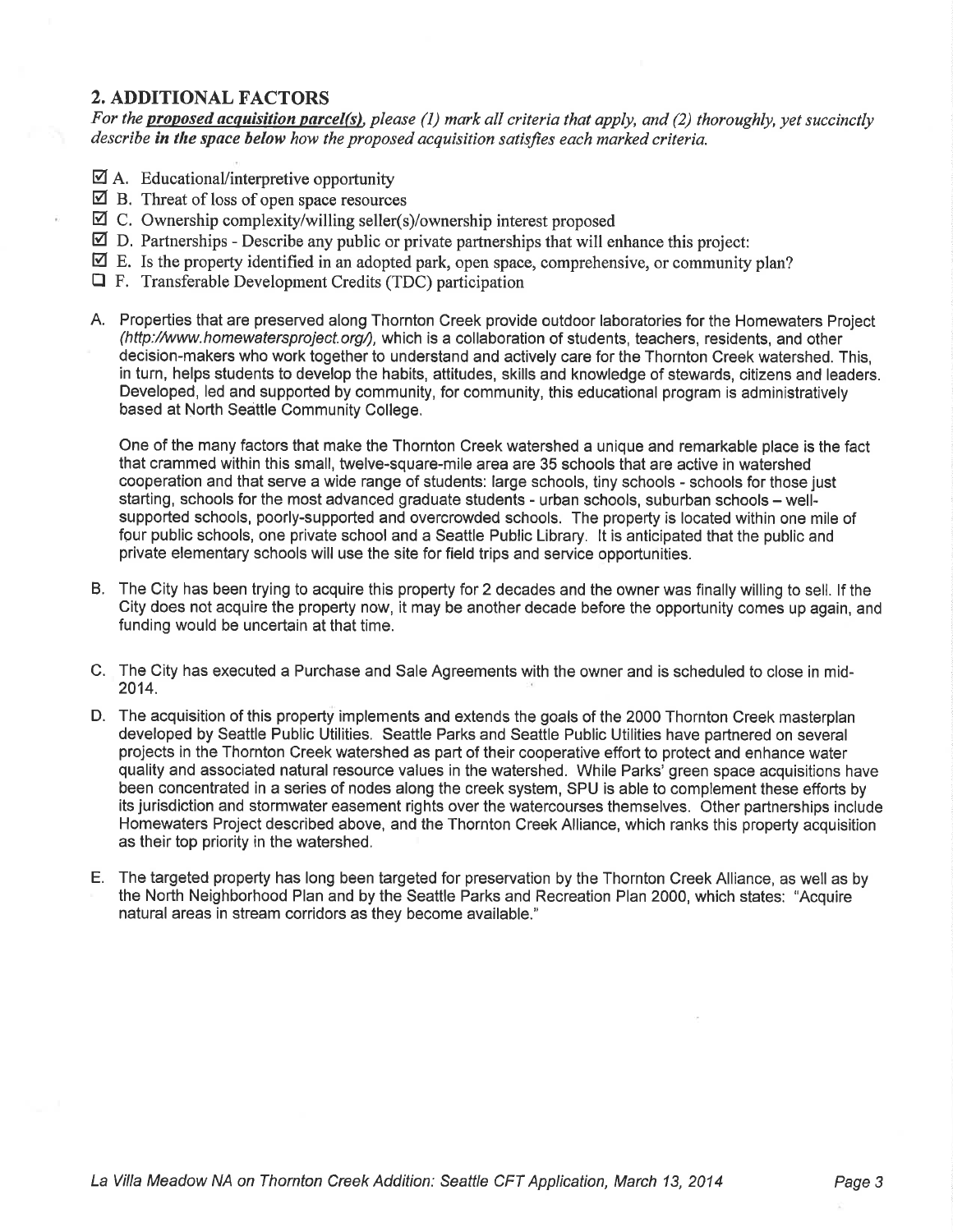#### 3. STEWARDSHIP AND MAINTENANCE

How will the property be stewarded and maintained? Does the property lend itself to volunteer stewardship opportunities? How will ongoing stewardship and maintenance efforts befunded?

Seattle Parks will maintain the park as part of the other properties along this stretch of Thornton Creek. The Thornton Creek Alliance and other community groups are also actively working on stream enhancement projects in partnership with Parks and Seattle Public Utilities. These groups will likely help to steward the new property.

### 4. PROJECT BUDGET

| 1) TOTAL CFT APPLICATION AMOUNT <sup><i>a</i></sup> | CFT: \$300,000 |
|-----------------------------------------------------|----------------|
| 2) TOTAL PEL APPLICATION AMOUNT <sup>b</sup>        | PEL:           |

\*Allowable acquisition costs (Ordinance 14714): The disbursement of funds shall be made only for capital project expenditures that include costs of acquiring real property, including interests in real property, and the following costs: the cost of related relocation of eligible occupants, cost of appraisal, cost of appraisal review, costs of title insurance, closing costs, pro rata real estate taxes, recording fees, compensating tax, hazardous waste substances reports, directly related staffcosts and related legal and administrative costs, but shall not include the cost of preparing applícations for conservation futures funds.

#### Estimation of property value:

Briefly describe how land values have been estimated, i.e. appraisal, property tax assessment, askíng príce, letter of value or other means.

Estimation of property value: Appraisal by independent contract MAI appraiser

| <b>ESTIMATED PROJECT COSTS (dollars)</b>               | (a range may be included) |
|--------------------------------------------------------|---------------------------|
| Total property interest value                          | \$600,000                 |
| Title and appraisal work                               |                           |
| Closing, fees, taxes                                   |                           |
| Relocation                                             |                           |
| Hazardous waste reports                                |                           |
| Directly related staff, administration and legal costs |                           |
| <b>Total Project Costs (CFT and other funds)</b>       | \$600,000                 |

w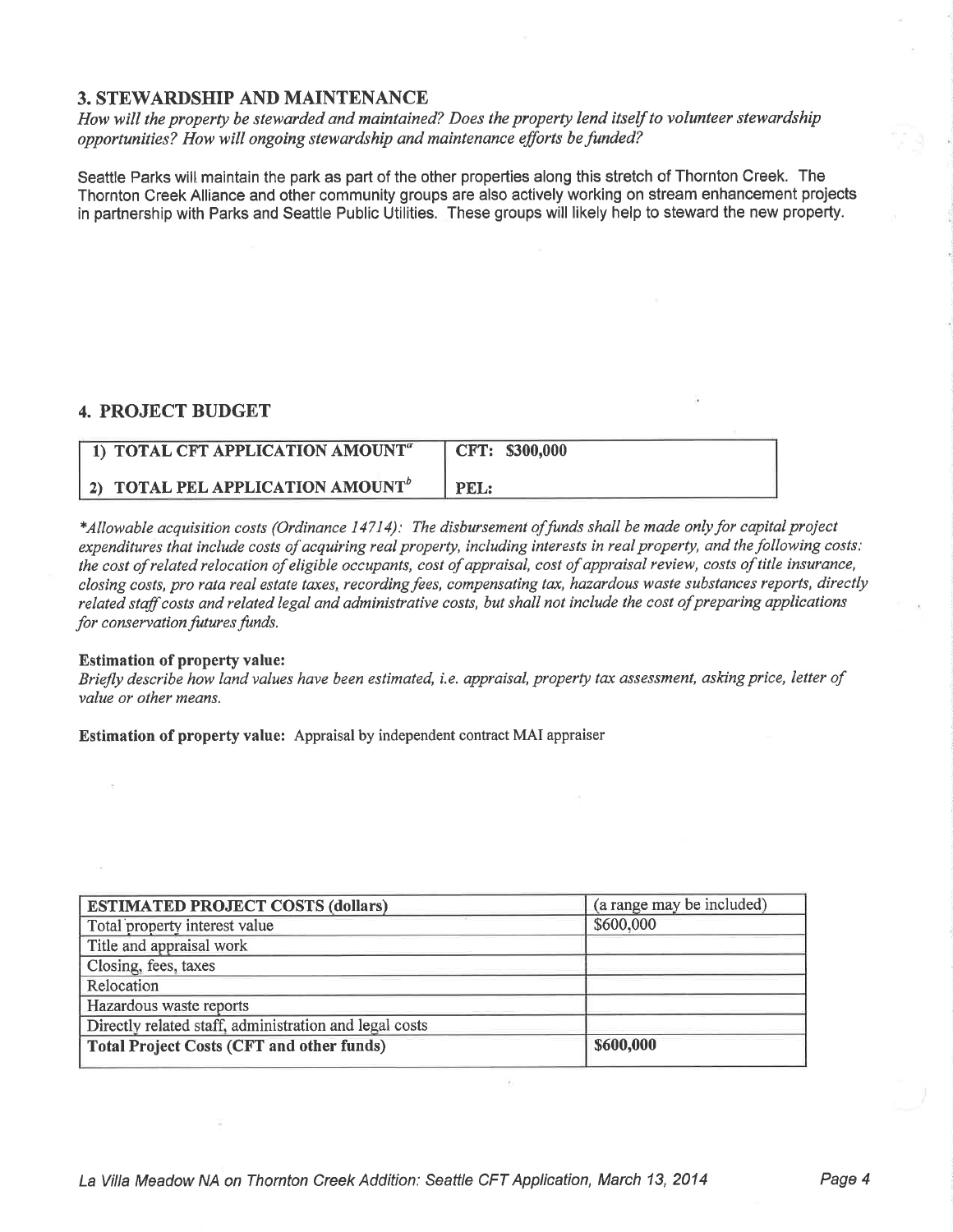| <b>MATCHING FUNDS: Existing Sources</b><br>(CFT can only provide a maximum of 50% of anticipated<br>project costs) | <b>DATE</b><br>(Expended or Committed) | <b>DOLLAR AMOUNT</b><br>(Expended or Committed) |
|--------------------------------------------------------------------------------------------------------------------|----------------------------------------|-------------------------------------------------|
| 2008 Parks and Green Spaces Levy                                                                                   | November 2008                          | \$300,000                                       |
|                                                                                                                    |                                        |                                                 |
|                                                                                                                    |                                        |                                                 |
| <b>Total CFT Funds Previously Received</b><br><b>This Project</b>                                                  |                                        |                                                 |
| <b>Total Matching Funds and Past CFT Funds</b><br><b>Currently Identified</b>                                      |                                        | \$300,000                                       |
| <b>Unidentified Remaining Match Need</b>                                                                           |                                        | \$0                                             |

#### Unidentified remaining match need

Please discuss briefly how the unidentified remaining match need above will be met:

Not applicable.

## 5. IN-KIND CONTRIBUTIONS FROM PARTNERSHIPS

| <b>Brief Activity Description</b>                                                        | <b>Dollar Value of</b><br>In-kind   | <b>Status</b><br>(Completed, or<br>Proposed in future?) | <b>Activity Date Range</b><br>(When was activity completed? |
|------------------------------------------------------------------------------------------|-------------------------------------|---------------------------------------------------------|-------------------------------------------------------------|
| see earlier discussions of<br><b>Additional Factors and</b><br>Stewardship & Maintenance | <b>Contribution</b><br>none claimed |                                                         | or, date proposed in future)                                |
|                                                                                          |                                     |                                                         |                                                             |
|                                                                                          |                                     |                                                         |                                                             |
|                                                                                          |                                     |                                                         |                                                             |
| <b>TOTAL</b>                                                                             |                                     |                                                         |                                                             |

6. ATTACHED MAPS (*Two maps are now required: 1) site map and 2) general location map; you* may also include one additional map, aerial photo or site photo)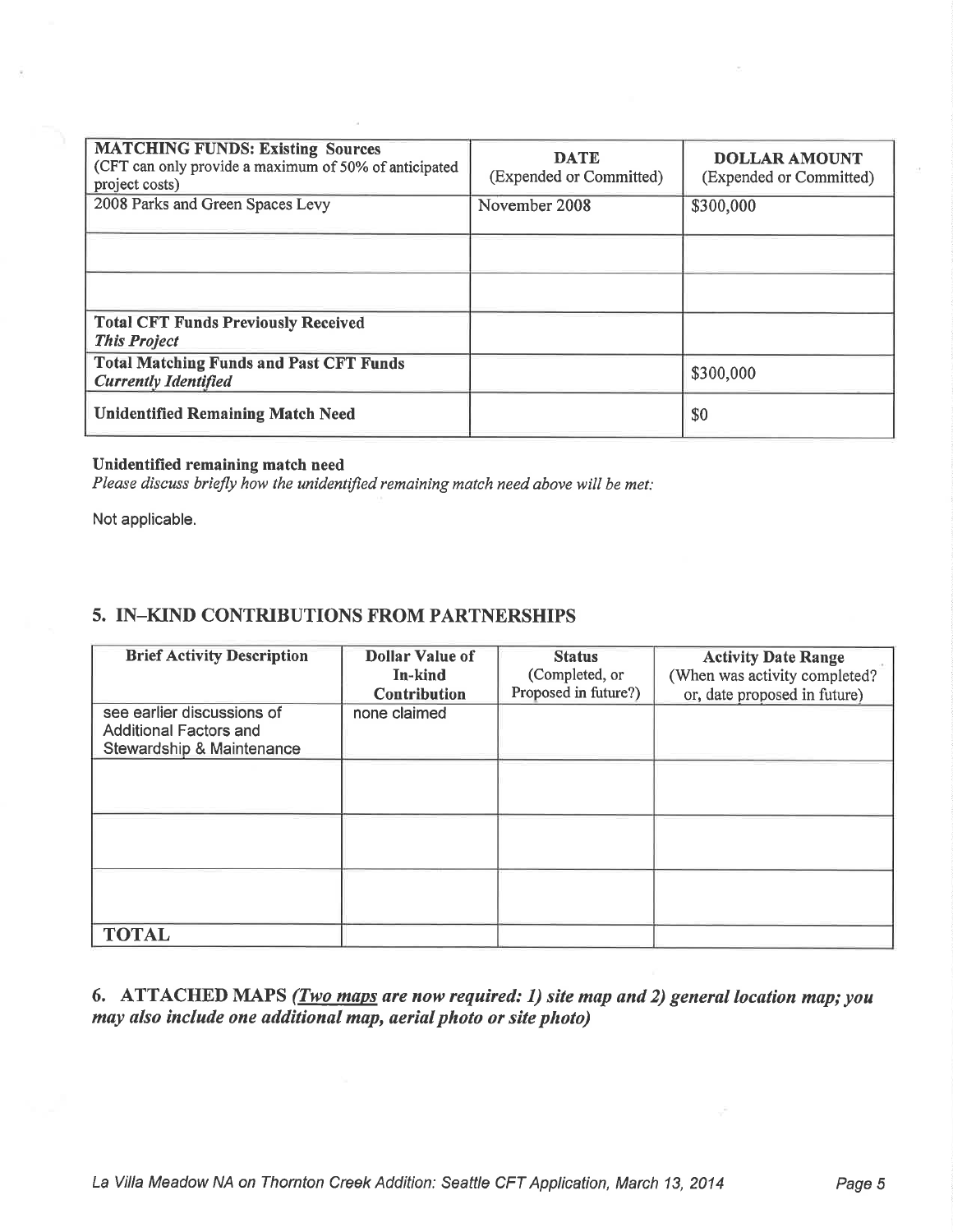